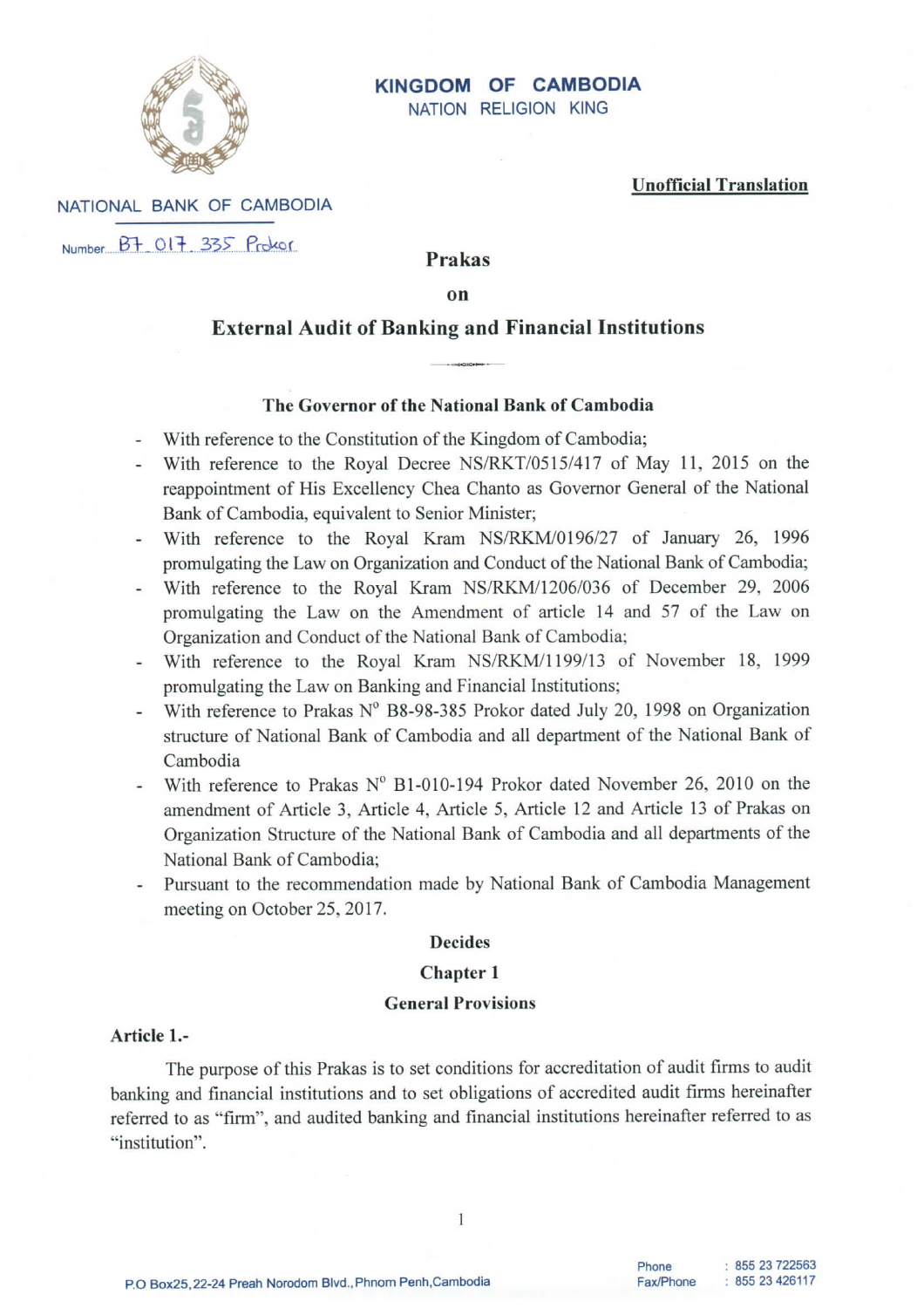# **Article 2.-**

This Prakas aims at:

- Assuring accuracy and integrity of information provided by institutions to the National Bank of Cambodia (NBC) and other stakeholders;
- Enhancing the effectiveness of banking supervision and harmonization of supervisory practices with national and international standards and best practices; and
- Enhancing the quality of work performed by the audit firm.

# **Article 3.-**

This Prakas is applicable to audit firms accredited by the NBC and for the audited institutions under the supervisory authority of the NBC.

# **Article 4.-**

- **Competence**: refers to external auditor's ability to exercise professional judgment and carry out key aspects of the audit, such as identifying and assessing the risks of material misstatement and designing and implementing appropriate responses to those risks.
- **- Objectivity**: refers to external auditor's judgment is not affected by conflicts of interests. The external auditor should be independent in both fact and appearance.
- **- Independence**: refers to the freedom from situations and relationships which could impair external auditor's objectivity. Independence should be observed not only in the context of the institution that is being audited but also with respect to the institution's related entities.
- **- Code of Ethics**: refers to the Code of Professional Ethics as promulgated by competent organizations in the Kingdom of Cambodia.
- **- Engagement partner**: refers to person in the audit firm who is responsible for the audit engagement and its performance, and for the auditor's report that is issued on behalf of the firm.
- **- Immediate family member**: refers to spouse, child, parents, sibling, or dependent.

# **Chapter 2**

# **Accreditation Requirement**

# **Article 5.-**

Any audit firm that intends to audit banking and financial institutions shall apply for accreditation from the NBC.

Any firm that applies for accreditation from the NBC shall satisfy the following requirements:

- 1. Having registered at Ministry of Commerce;
- 2. Having registered as member of the Kampuchea Institute of Certified Public Accountants and Auditors (KICPAA);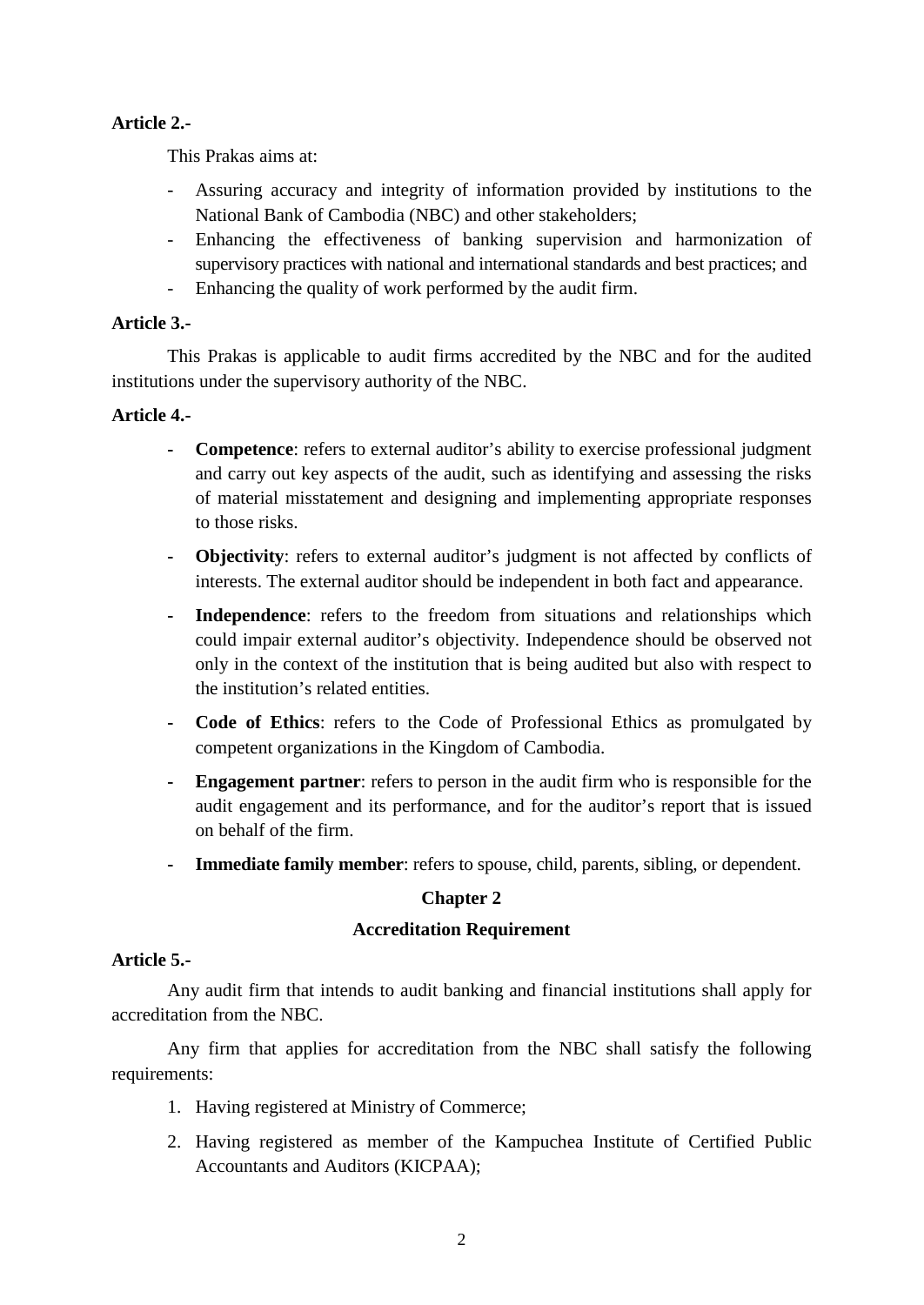- 3. Holding an audit license from the National Accounting Council (NAC) of the Ministry of Economy and Finance (MEF);
- 4. Having a minimum of 2 (two) partners and auditors registered as active members at the KICPAA who shall be subject to the qualification as stated in Article 7;
- 5. Having been engaged in auditing business and have a good reputation for at least 3 (three) years up to date of filling the application for accreditation;
- 6. Shall be subject to a regular engagement quality control review; and
- 7. Any other conditions required by the NBC.

## **Article 6.-**

Any audit firm applying for an accreditation shall submit the following documents:

- 1. Company profile;
- 2. Company registration certificate;
- 3. Certificate of membership with the KICPAA;
- 4. Audit license from the NAC of the MEF;
- 5. List of partners and auditors who are active members with the KICPAA, attached with certificate of active membership, their criminal record, and CVs specifying qualifications and experiences;
- 6. Audit manuals;
- 7. Information of the audit services conducted for the last 3 (three) years;
- 8. Audited financial statements of the audit firm for the last 3 (three) years; and
- 9. Any other documents required by the NBC.

## **Article 7.-**

The firm's partners and auditors who are active members with the KICPAA shall satisfy the additional criteria as below:

- 1. Are fit and proper persons;
- 2. Satisfy the auditor's objectivity and independence requirements as defined in the Code of Ethics promulgated by competent organizations in the Kingdom of Cambodia;
- 3. Have a minimum of 3 (three) years' experience in banking audit; and
- 4. Have sufficient knowledge and competence corresponding to the regulatory and risk management frameworks for banking sector.

## **Article 8.-**

After receiving the complete documents, the NBC shall notify the applicant about its decision within 3 (three) months.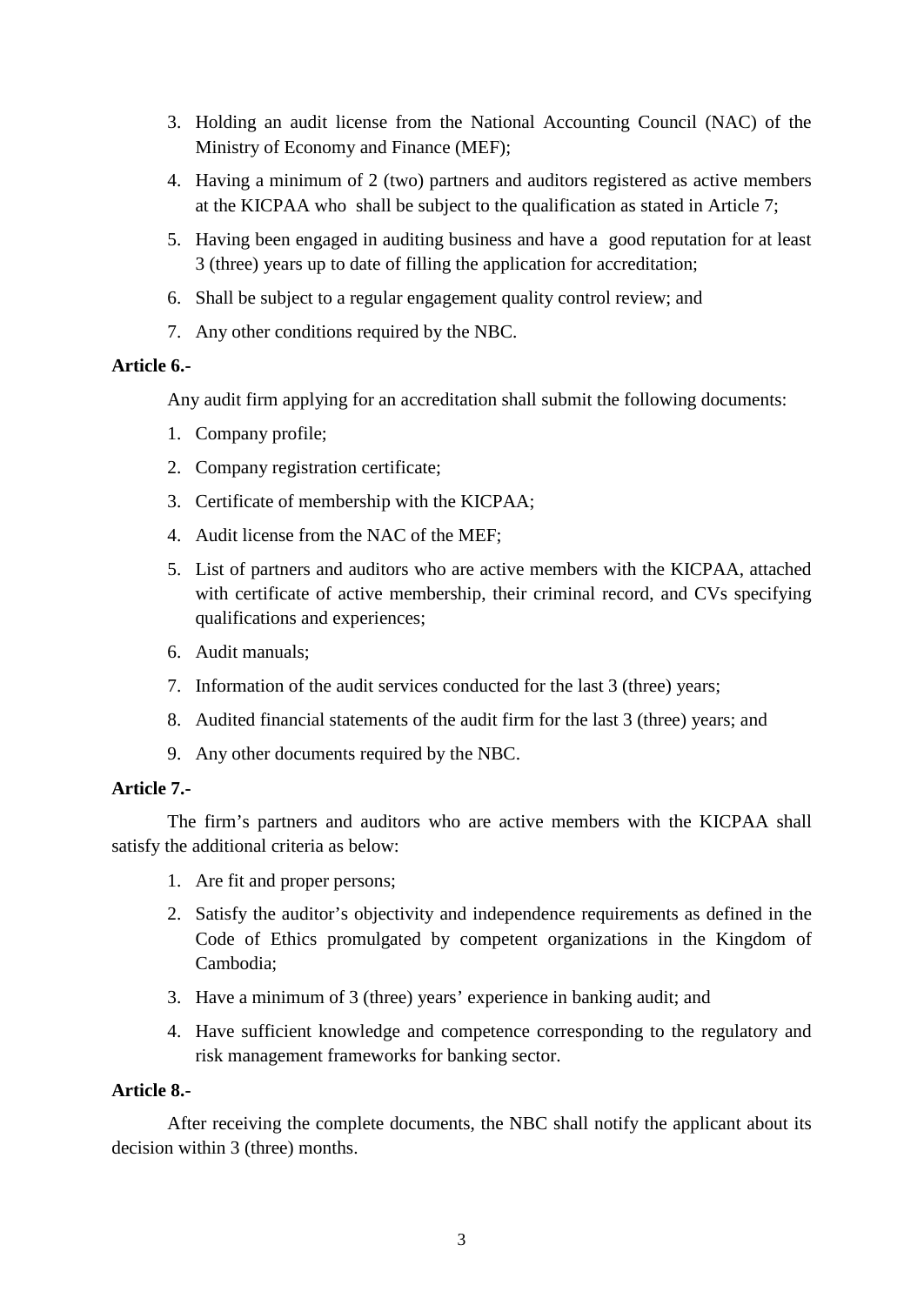## **Chapter 3**

# **Obligations of the Firm and the Institution**

### **Article 9.-**

The firm shall have the following obligations:

- 1. Conduct audit for the institutions' financial statements;
- 2. Provide assessment on other reports as required by the NBC;
- 3. Report to the NBC immediately on any incidents concerning insolvency or significant risk leading to insolvency of the institution, failure to comply with applicable laws and regulations, and any existing or proposed state of affairs that may materially prejudice the institution's capacity to safeguard the interests of depositors and stakeholders;
- 4. Refrain from providing the institution with the information and documents related to situations referred to in point (3) above
- 5. Report to the NBC of any unexpected change of the institution's staffs involved in the audit work during the audit assignment;
- 6. Provide the outcome of the Engagement Quality Control Review as required by the NBC;
- 7. Provide the NBC with updated information related to any material changes including change in its engagement partners, active members and senior management;
- 8. Provide the NBC with other documents or information as required by the NBC.

The audit firm shall complete the application for accreditation as specified in Appendix.

### **Article 10.-**

If there is a special purpose engagement conducted, the firm shall submit the report of the special purpose engagement to the NBC and to the Board of the institution.

If not otherwise specified by the NBC, the audit firm shall provide reasonable assurance on the report of the special purpose engagement and notify to the institution in writing.

## **Article 11.-**

In order to enhance the audit quality and to monitor the soundness of the institution's operations as well as its regulatory compliance, the NBC may require a tripartite meeting with the audit firm and the institution to discuss the audit report, any irregularities, and other matters deemed necessary. On the other hand, bilateral meeting between the NBC and the audit firm may be held as warranted.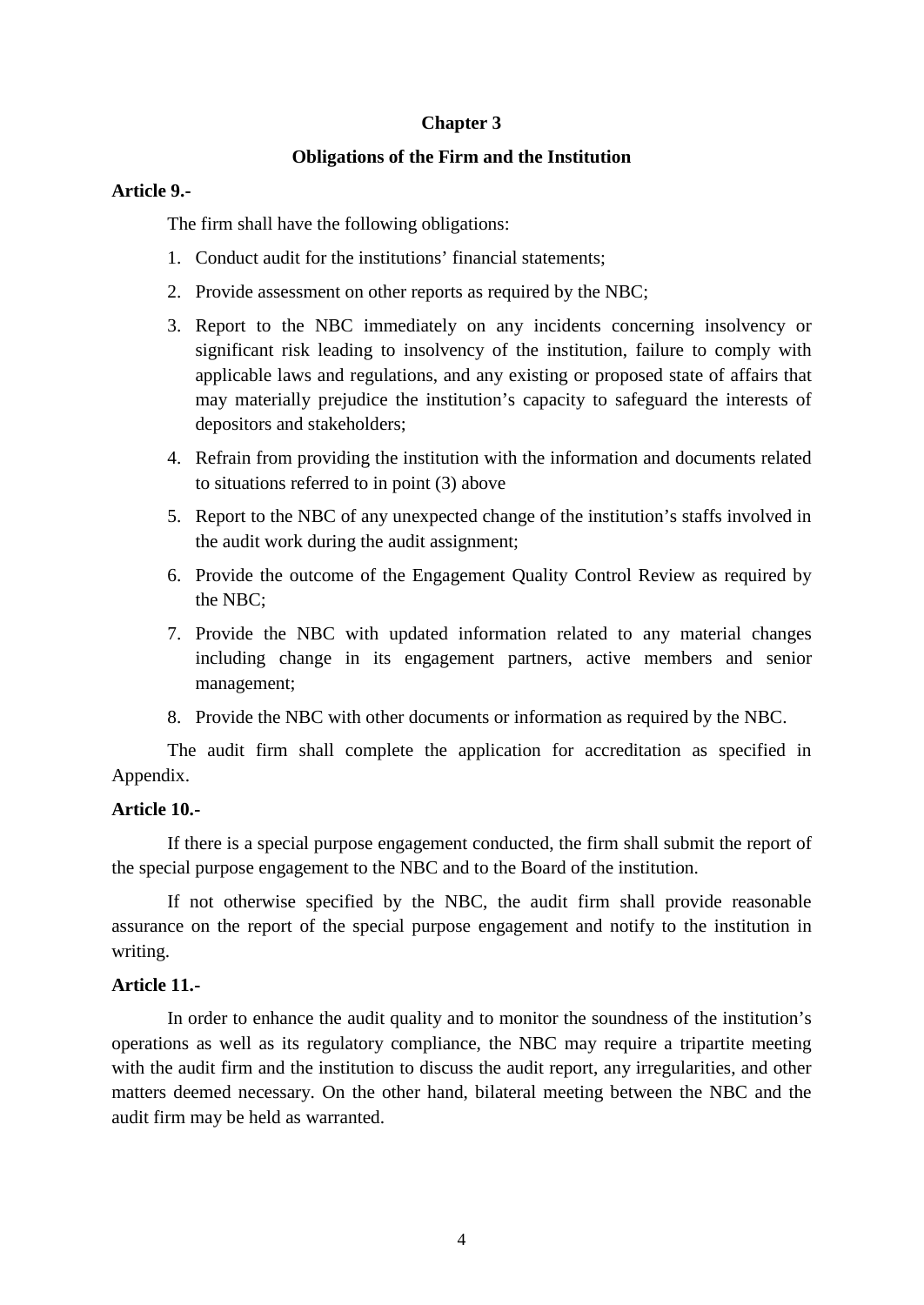# **Article 12.-**

The firms shall, at all times, comply with the following standards:

- 1. Cambodian International Financial Reporting Standards (CIFRSs); as applicable in the Kingdom of Cambodia;
- 2. Standards on auditing applicable in the Kingdom of Cambodia;
- 3. Code of Ethics; and
- 4. Others related laws and regulations.

# **Article 13.-**

The accredited audit firm is not allowed to audit the institution in the following situations:

- 1. Having material direct and indirect financial and/or economic relations with the institution;
- 2. Any member of the management of the audit firm being an immediate or close family member of the Board, management, head of internal audit, head of compliance, head of finance or other senior officers of the institution;
- 3. Receiving any direct or indirect interests from the institution and/or having any other relationship, as determined by the NBC that may reasonably pose conflict of interest with the institution.

# **Article 14.-**

The audit firms shall not provide the following services to the institution:

- 1. Bookkeeping or other services related to the accounting records or financial statements;
- 2. Financial information systems design and implementation;
- 3. Internal audit outsourcing services;
- 4. Tax consultation services; and
- 5. Any other services, as determined by the NBC that reasonably may pose conflict of interest.

In case the audit firm has already provided any of the above mentioned services to audited institutions, the audit firm is not allowed to sign a contract intending to provide audit services to that institution except where the services were completed at least 3 (three) years for point (1) and 1 (one) year for other points above.

# **Article 15.-**

An audit firm shall not serve as an engagement partner for a continuous period of more than 3 (three) years with the same institution. However, branches or subsidiaries of foreign bank may select the same audit firm as their head office provided that engagement partner of the audit firm be changed every 3 (three) years. The audit firm that has been rotated off the audit of an institution may resume it audit engagement with the same audited institution only after a lapse of 2 (two) years from the last audit engagement.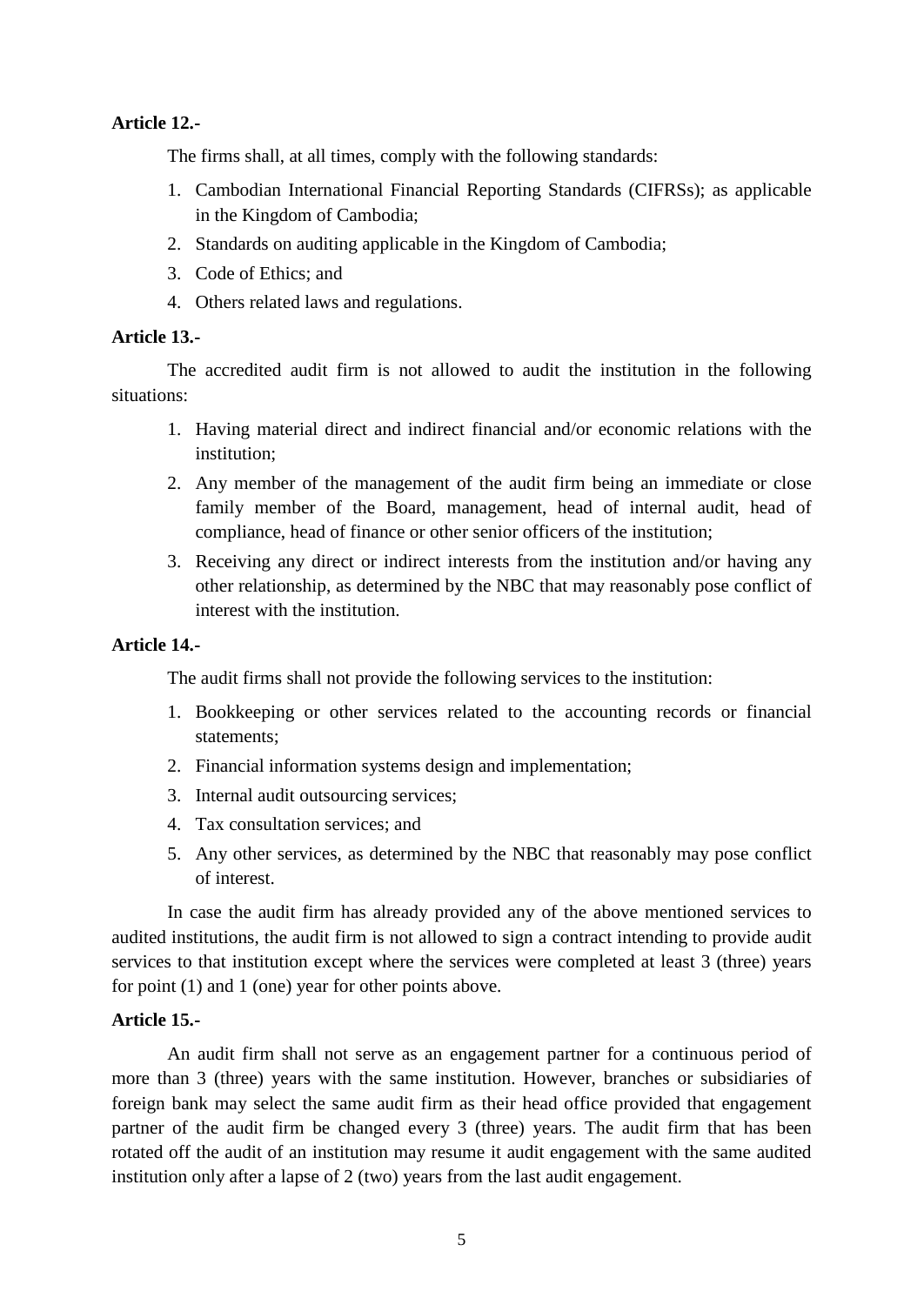### **Article 16.-**

1. The audited institution has the following obligations:

- a. Be subject to an annual audit;
- b. Select the audit firms that have been accredited by the NBC and make a request to the NBC before December  $31<sup>st</sup>$  of each calendar year, by attaching the list of engagement partner;
- c. Provide the NBC with the terms of the engagement at least 30 (thirty) days prior to the commencement of the engagement;
- d. Provide the audit firms with the data and information in accordance with the audit scope, and the regulatory requirements and directives by the NBC. Unless permitted by the NBC, the institution shall refrain from providing the NBC's on-site inspection report to the audit firm;
- e. Allow the audit firm to access information from the board, committees, internal auditor and other relevant staffs and to access to other information for the audit firm to fulfill its obligations under this Prakas;
- f. Ensure that the institution's Audit Committee review the external auditor's engagement every year, including an evaluation of the auditor's independence;
- g. Ensure that the institution's head of internal audit be represented in the tripartite meetings with the NBC, the institution and the audit firm unless otherwise specify by the NBC; and
- h. Provide its Board and Audit Committee the audit reports and other relevant documents.

2. If necessary, the NBC may require an institution to appoint an audit firm, who maybe the existing firm or another firm to perform special audit on a particular aspect of the institution's operations, regulatory reporting, risk management systems or financial position.

3. The audit costs and relevant expenses shall be borne by the institution.

### **Chapter 4**

### **Fees and Charges**

## **Article 17.-**

Applying audit firm shall pay information fee and processing fee at the time of the application as below:

- 1. Information fee: KHR 500,000 (five hundred thousand riels);
- 2. Processing fee: KHR 4,000,000 (four million riels).

Accredited audit firms shall pay the annual accreditation fee of KHR 20,000,000 (twenty million riels) no later than January 15 of each year.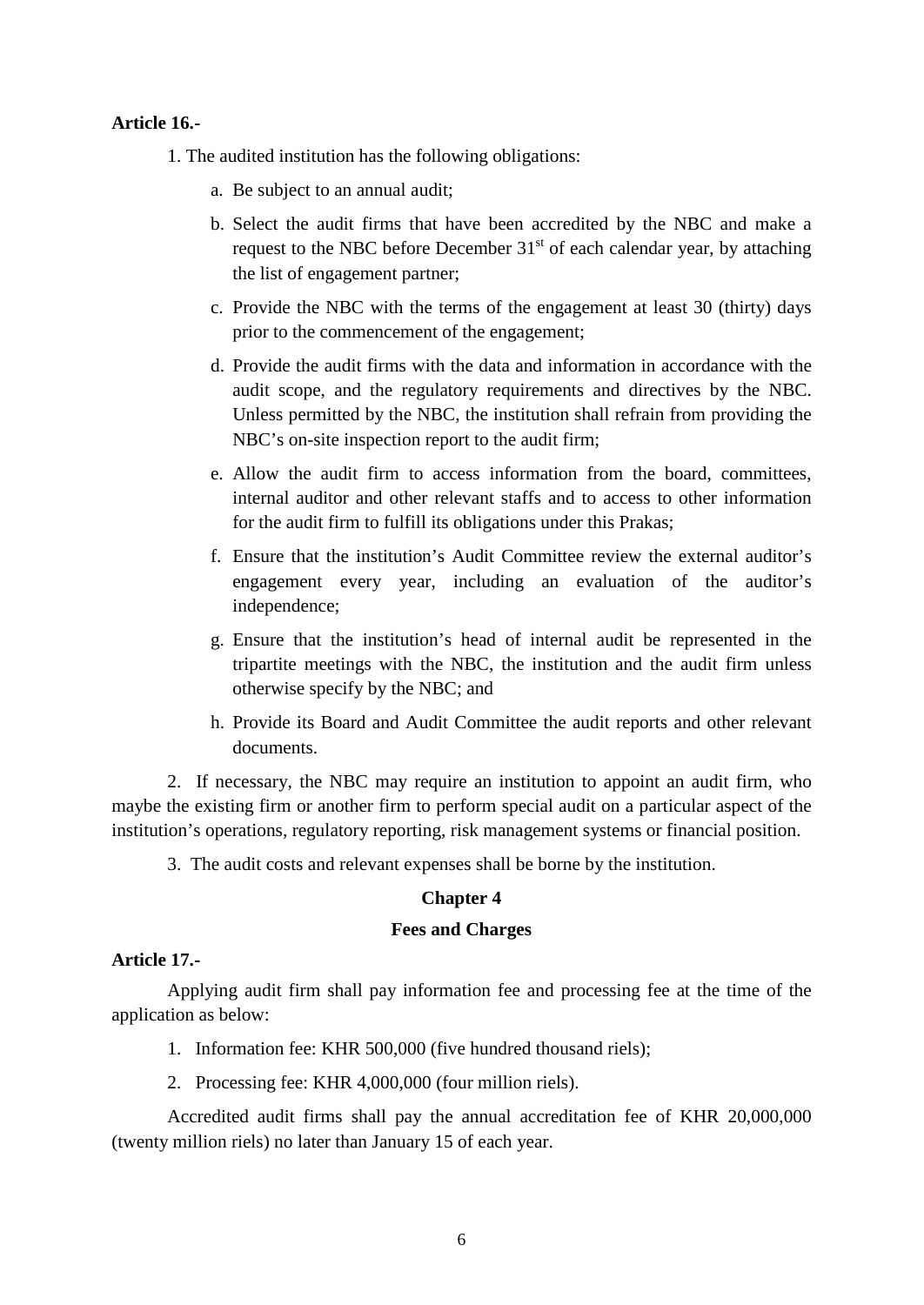Audit firm accredited during the year shall pay the accreditation fee as follows:

- **-** When accredited in the first quarter: shall pay accreditation fee in full;
- **-** When accredited in the second quarter: shall pay three quarters of accreditation fee;
- **-** When accredited in the third quarter: shall pay two quarters of accreditation fee;
- **-** When accredited in the fourth quarter: shall pay a quarter of accreditation fee.

### **Chapter 5**

# **Transitional Provision**

## **Article 18.-**

Audit firms which have already been authorized by the NBC shall apply for accreditation from the NBC under this Prakas in the period of 6 (six) months, starting from the effective date of this Prakas.

#### **Chapter 6**

### **Penalty Provision**

### **Article 19.-**

An audit firm that contravenes any provision of this Prakas shall be subject to administrative actions such as warning, reprimanding to correct the mistakes, and revocation of accreditation.

#### **Article 20.-**

The NBC may revoke the accreditation of the audit firm based on any of the following grounds:

- 1. The Company registration, Certificate of active member with KICPAA and/or audit license from NAC, MEF have been revoked;
- 2. Audit firm has seriously contravened accounting and/or auditing rules and principles prescribed in the Law on Accounting and Auditing or related laws and regulations; and/or
- 3. Not fulfilling the obligations prescribed in this Prakas and other requirements by the NBC.

An audit firm whose accreditation has been revoked shall terminate its auditing services to an audited institution from the date of receiving a written notice of revocation from the NBC.

The NBC, at its own discretion, may consider a new application of an audit firm whose accreditation has been revoked, after 3 (three) years from the date of revocation.

### **Article 21.-**

An audit firm that contravenes any provision of this Prakas shall be subject to transactional penalty from KHR 10,000,000 (ten million riels) to KHR 20,000,000 (twenty million riels).